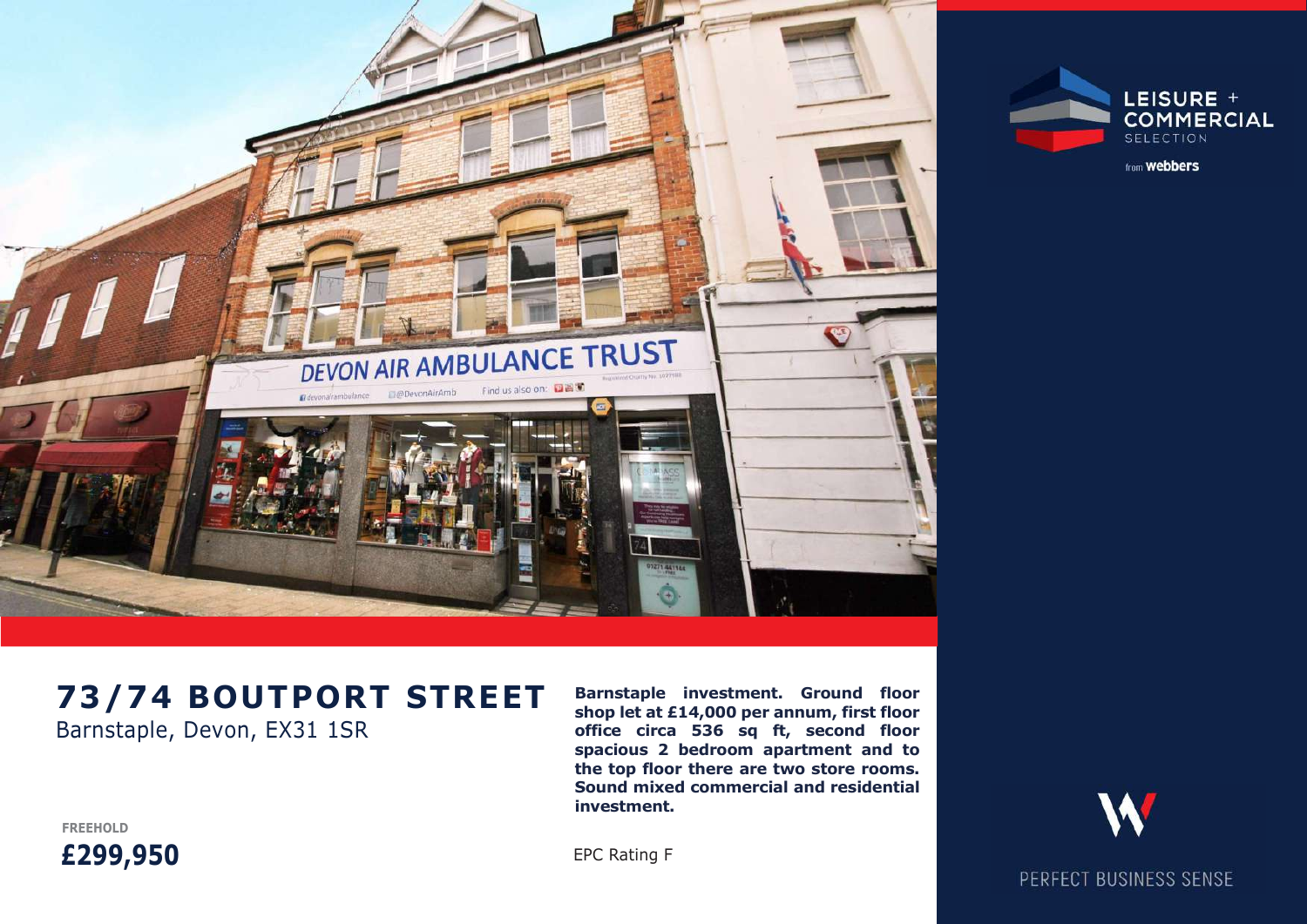## LOCATION

The premises occupy a busy town centre trading position located at the southern end of Boutport Street, close to the junction with the main High Street. The premises adjoin Youing's toy shop on one side and hairdressers on the other and are close to the Royal and Fortescue Hotel. The premises have a long frontage on to Boutport Street and the benefit of a separate staircase to the upper floors.

Barnstaple is North Devon's regional centre with a host of shopping facilities and supermarkets and a regional railway station leading to Exeter and the main network. The town has a population in excess of 27,500 inhabitants and serves the local rural community with the hinterland having a population of over 127,000 inhabitants.





## THE PREMISES

The premises comprise of a ground floor shop of approximate measurements 59'8" max depth x 23'2" max width. The upper floors are accessed from a side entrance hall with a communal staircase to the 1st floor and a self-contained office. To the 2nd floor there is a 2 bed self-contained spacious apartment and to the top floor, 2 spacious rooms considered for further conversion to an apartment, subject to obtaining the usual planning consents.

## **TENURE**

The ground floor shop is now let at a rental of £14,000 p/a on the basis of a lease, details of which are to be made available to seriously interested parties. The 1st floor offices are vacant however the passing rent previously achieved was around £3,000 p/a. The 2nd floor self-contained 2 bed apartment is currently vacant but has previously been let for a rental in the region of £595 pcm. The 2 top floor rooms are currently vacant but could easily be converted to a 1 or 2 bed flat, subject to planning consents to provide a further supplementary income.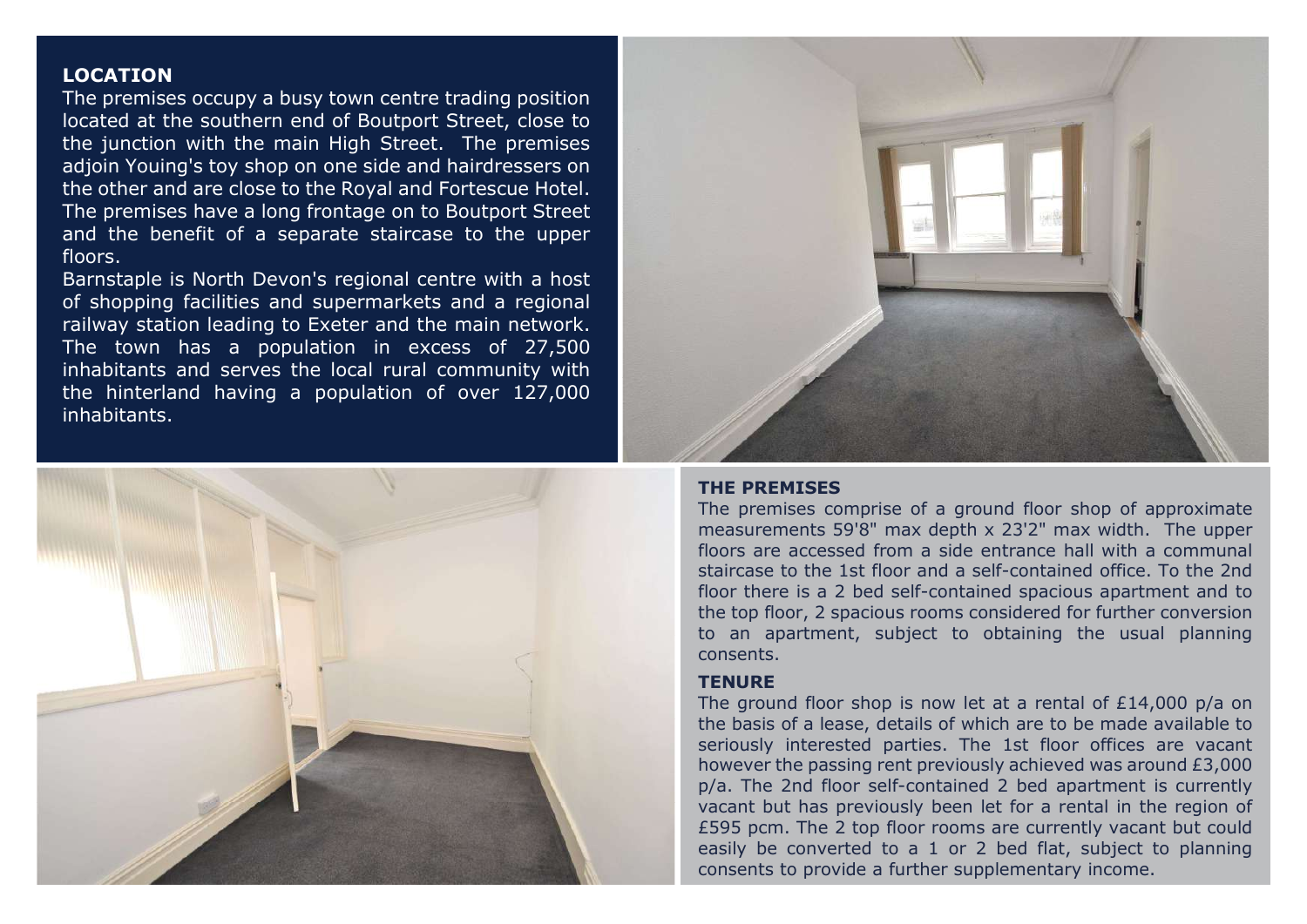## KEY FEATURES

- Mixed commercial and residential investment
- Busy trading position
- Ground floor shop
- First floor offices
- Second floor 2 bedroom apartment
- Further two rooms to the top floor
- Near to Wells Street which leads to the Bus Station





**Energy Performance Certificate** Non-Domestic Building

**13/74 Boutport Street** 

BARNSTAPLE

**EX3115R** 

This certificate shows the energy rating of this building, it includes the energy efficiency of the building setting ventilisting, conting and including systems. The rating is compared to be two benchmates for this type o

**BOHM Government** 

Certificate Reference Number:

Renchmarks

Buildings similar to this one<br>could have ratings as follows

**91** If typical of the

If nowly built

0220-030-2712-5502-1008



#### **Technical informati**

Main heating fuel:<br>Building environment: Grid Supplied Electricity Heating and Natural Ventilation Total useful floor area (m<sup>3</sup>):  $345.1$ Building complexity (NOS level): Building emission rate (kgCO,/m<sup>1</sup>per year): 106.43 Primary energy use (kWh/m'per year): 629.58

#### ROOM SIZES

GROUND FLOOR SHOP

39'8" (12.1) (39'8" (12.1)) maximum depth x 23'2" (7.06) (23'2" (7.06)) maximum width 1st floor kitchen/office, stainless steel sink unit and access to the 2 cloakrooms. Separate door leads to communal entrance and communal stairs to 1st floor with a selfcontained office briefly comprising:

#### FIRST FLOOR

OFFICE SUITE

MAIN RECEPTION 8'4" x 9'4" (2.54m x 2.84m)

**KITCHEN** 6'7" x 6'6" (2m x 1.98m)

STAFF CLOAKROOM

OFFICE ONE 14'3" x 16'4" (4.34m x 4.98m)

OFFICE TWO 11'9" x 12'10" (3.58m x 3.9m)

OFFICE THREE 8'2" x 14'6" (2.5m x 4.42m)

STAIRS TO SECOND FLOOR SELF-CONTAINED FLAT

LOUNGE 12'8" x 13'7" (3.86m x 4.14m)

BEDROOM ONE 15' x 16'5" (4.57m x 5m)

BEDROOM TWO 9'9" x 10'4" (2.97m x 3.15m)

KITCHEN 15'9" x 9'7" (4.8m x 2.92m)

UTILITY ROOM 8'7" x 15'4" (2.62m x 4.67m) Leading to separate shower and WC.

#### STAIRS TO TOP FLOOR

ROOM ONE L-Shaped. 15'6" x 25'1" (4.72m x 7.65m)

ROOM TWO 15'6" x 8'9" (4.72m x 2.67m) Irregular shaped. Entrance to roof space.